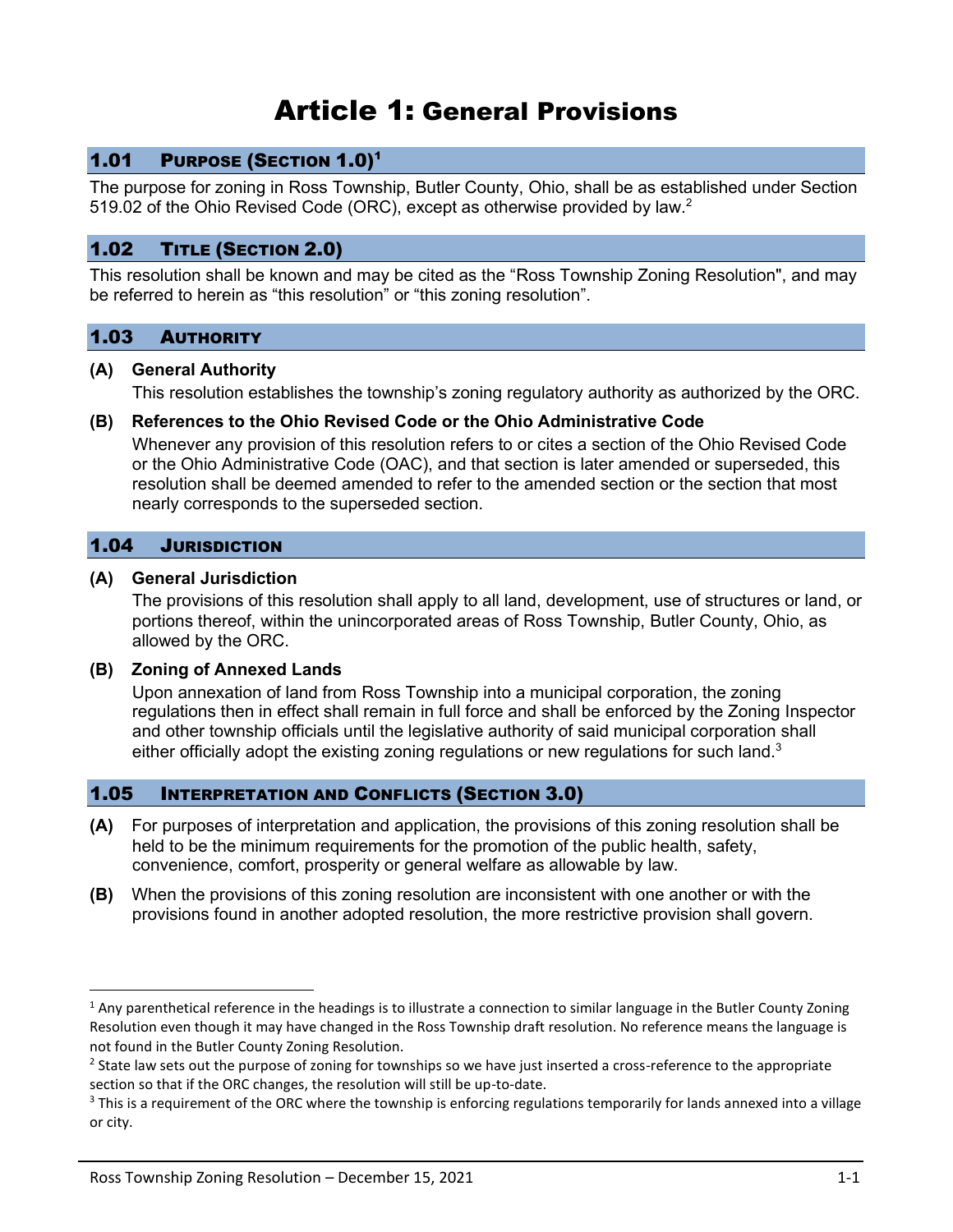**(C)** Where this zoning resolution imposes a greater restriction than imposed or required by other provisions of law or by other rules, regulations or resolutions, the provisions of this zoning resolution shall control provided it does not conflict with the ORC and federal law.

## 1.06 RELATIONSHIP WITH THIRD PARTY PRIVATE AGREEMENTS<sup>4</sup>

- **(A)** This zoning resolution is not intended to interfere with or abrogate any third-party private agreements including, but not limited to, easements, covenants, or other legal agreements between third parties. However, wherever this zoning resolution proposes a greater restriction upon the use of buildings, structure, or land, upon the location or height of buildings or structures, or upon requirements for open areas than those imposed or required by such thirdparty private agreements, the provision of this zoning resolution shall govern.
- **(B)** In no case shall the township be obligated to enforce the provisions of any easements, covenants, or agreements between private parties unless the township is involved as a party to the agreement.

# 1.07 COMPLIANCE REQUIRED (SECTION 6.01)

- **(A)** Except as hereinafter specified, no building or structure shall be located, constructed, erected, reconstructed, enlarged, changed, moved, maintained, or used, and no land shall be used in violation of this resolution or in a manner that does not comply with all of the regulations established by this resolution for the applicable zoning district and development.
- **(B)** It shall be unlawful for an owner to use or to permit the use of any structure, building, land, or part thereof, hereafter erected, created, changed, converted or enlarged, wholly or partly, until a zoning certificate is issued by the Zoning Inspector in accordance with this resolution. Such certificate shall state that such building, premises or part thereof, and the proposed use thereof, is in conformity with the provisions of this zoning resolution.
- **(C)** Existing uses, lots, buildings, and structures that do not comply with this resolution will be subject to the nonconformity provisions of Article 14: Nonconformities.

## 1.08 SEVERABILITY (SECTION 28.1)

- **(A)** If any court of competent jurisdiction invalidates any provision of this zoning resolution, then such judgment shall not affect the validity and continued enforcement of any other provision of this zoning resolution.
- **(B)** If any court of competent jurisdiction invalidates the application of any provision of this zoning resolution to a particular property, structure, or situation, then such judgment shall not affect the application of that provision to any other building, structure, or situation not specifically included in that judgment.
- **(C)** If any court of competent jurisdiction judges invalid any condition attached to the approval of a development review application, then such judgment shall not affect any other conditions or requirements attached to the same approval that are not specifically included in that judgment.

<sup>&</sup>lt;sup>4</sup> This clarifies that the township is not responsible for enforcing HOA requirements or other private agreements unless they are a party to that agreement.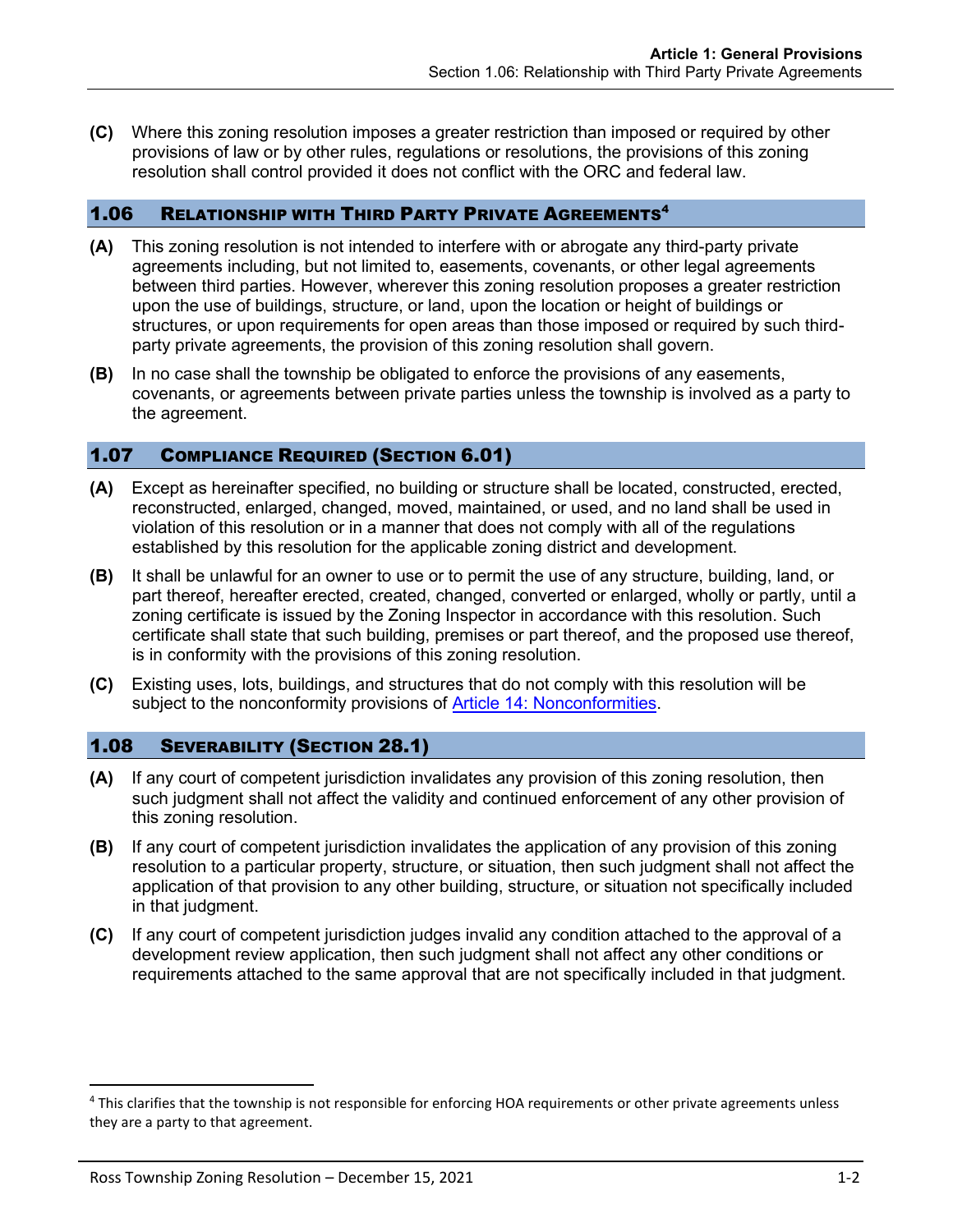## 1.09 TRANSITIONAL RULES

## **(A) Effective Date (Section 29.1 and 29.2)**

- **(1)** This resolution became effective on <><sup>5</sup> .
- **(2)** Any amendments to this zoning resolution shall be in full force and effect as provided in the ORC.

## **(B) Violations Continue**

Any violation of the Butler County Zoning Resolution that applied to a use, structure, property, development, construction, or other activity, prior to the adoption or amendment of this zoning resolution, shall continue to be a violation under this zoning resolution and is subject to penalties and enforcement under Article 15: Enforcement and Penalties, unless the use, structure, property, development, construction, or other activity complies with the provisions of this zoning resolution.

#### **(C) Nonconformities Continue**

- **(1)** Any legal nonconformity that existed under the Butler County Zoning Resolution prior to the adoption of this zoning resolution shall continue to be a legal nonconformity under this resolution, as long as the situation that resulted in the nonconforming status under the previous version of the resolution continues to exist.
- **(2)** If a legal nonconformity under the Buter County Zoning resolution becomes conforming because of the adoption of this resolution, then the situation will be considered conforming and shall no longer be subject to the regulations pertaining to nonconformities.

#### **(D) Approved Projects**

- **(1)** Any building, structure, or development for which a zoning certificate was issued prior to the effective date of this zoning resolution may, at the applicant's option, be completed in conformance with the issued permit and any other applicable permits and conditions, even if such building, structure, or development does not fully comply with provisions of this zoning resolution. Such building, structure, or development shall be considered a legal nonconforming use, if applicable, upon the issuance of a certificate of occupancy from the Butler County Building Department.
- **(2)** If the building, structure, or development is not completed within the time allowed under the original building permit or any extension granted thereof, then the building, structure, or development may be constructed, completed, or occupied only in compliance with this zoning resolution.
- **(3)** Any application for a project where the zoning certificate has expired shall meet the standards in effect at the time the application is resubmitted.

## **(E) Vested Rights**

The transitional rule provisions of this subsection are subject to Ohio's vested rights laws.

<sup>&</sup>lt;sup>5</sup> The <> symbol is a temporary placeholder for a future cross-reference to another section or for additional information. In this case, the date will be the expected effective date once we determine when this draft will be put on the ballot.